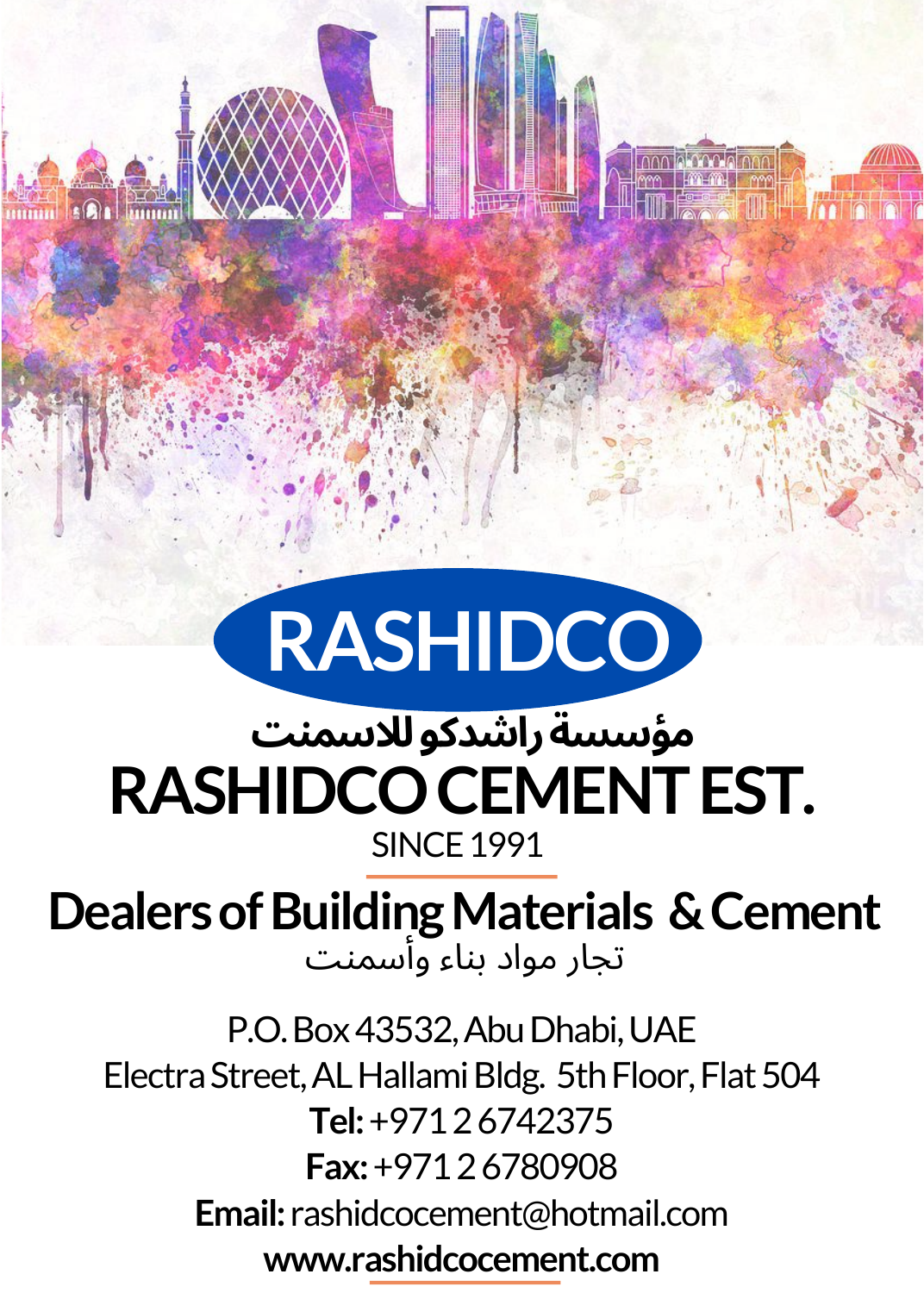



## CEMENTING A STRONGER FOUNDATION.

RCE is the **Only** supplier for prominent contractors reflecting growth and evolution in the UAE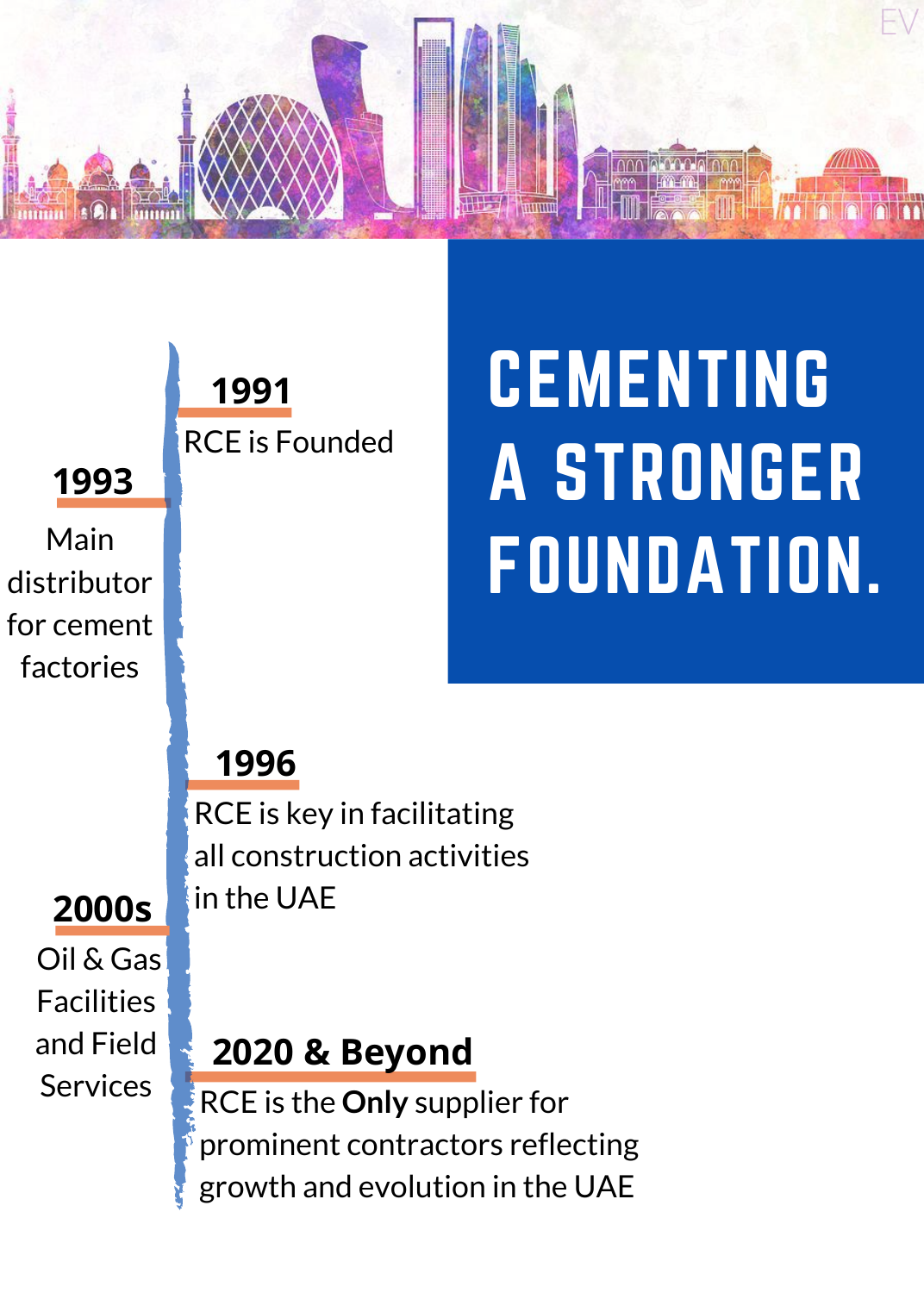

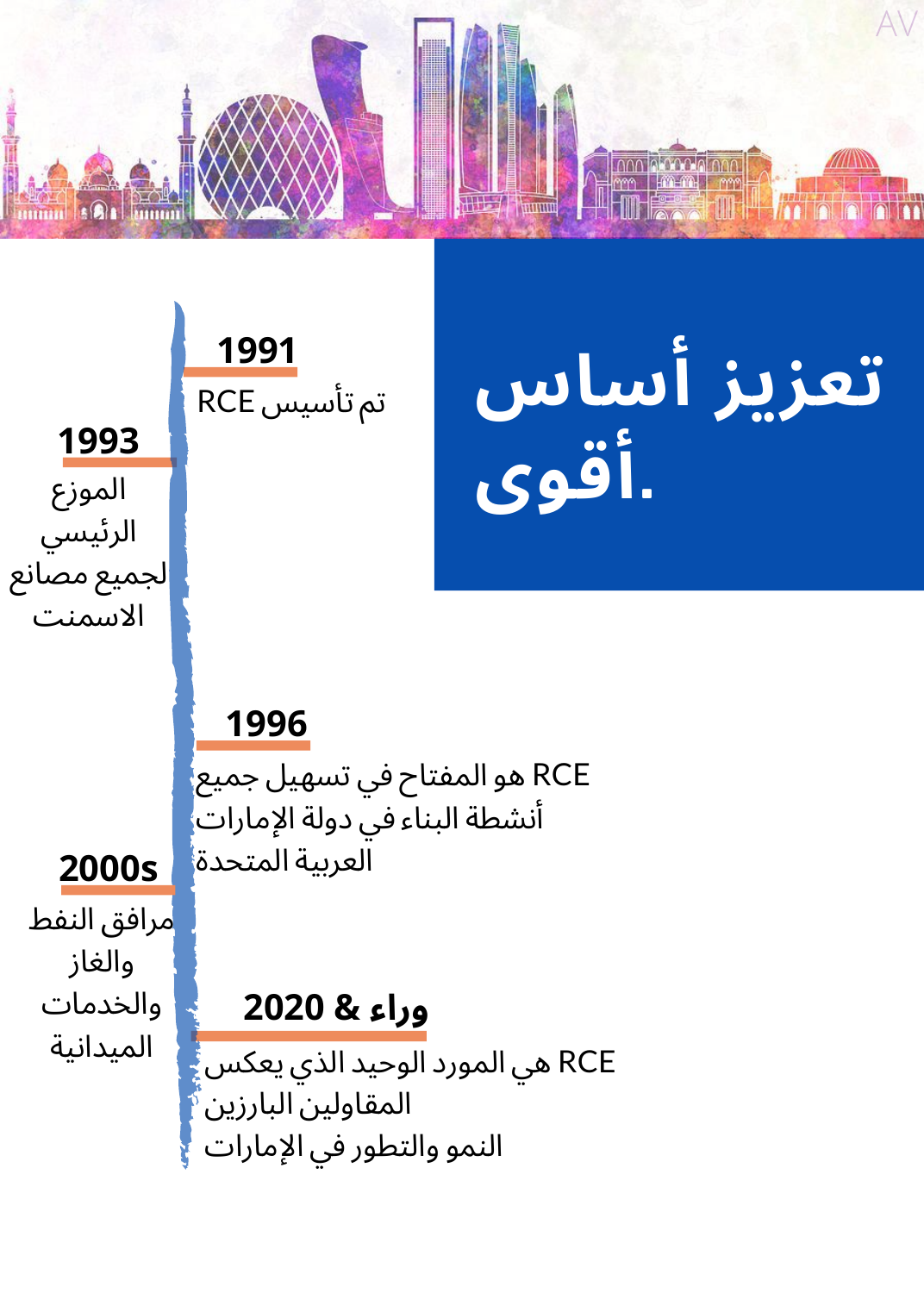

## **30+** years' experience

## **10+**

Exclusive Partnership with Cement Factories

## **100000+** Projects Completed

## **1000+** International & Local Contracts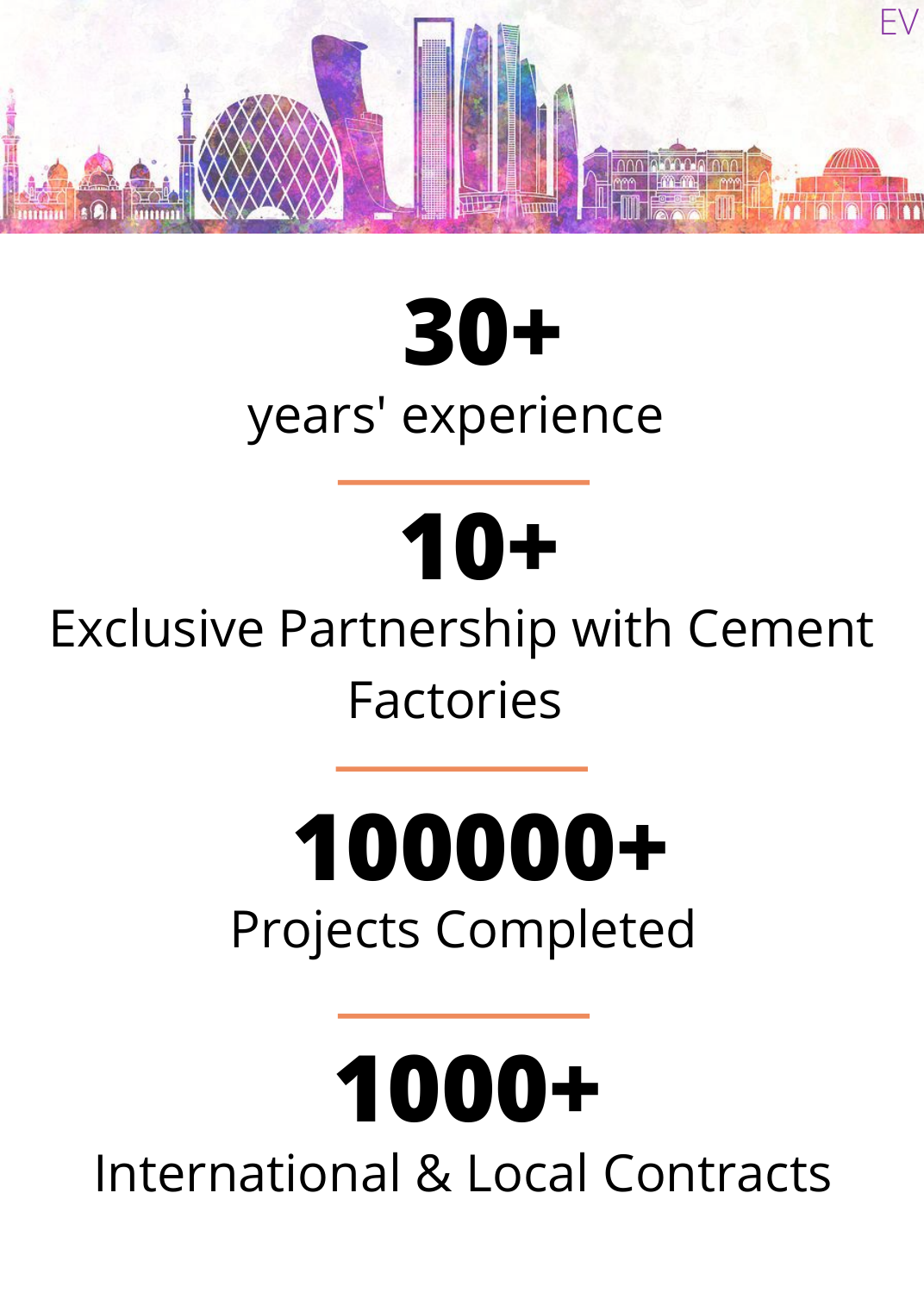

## **30+** سنوات خبرة

## **10+** شراكة حصرية مع مصانع الأسمنت

## **100000+** المشاريع المنجزة

## **1000+** العقود الدولية والمحلية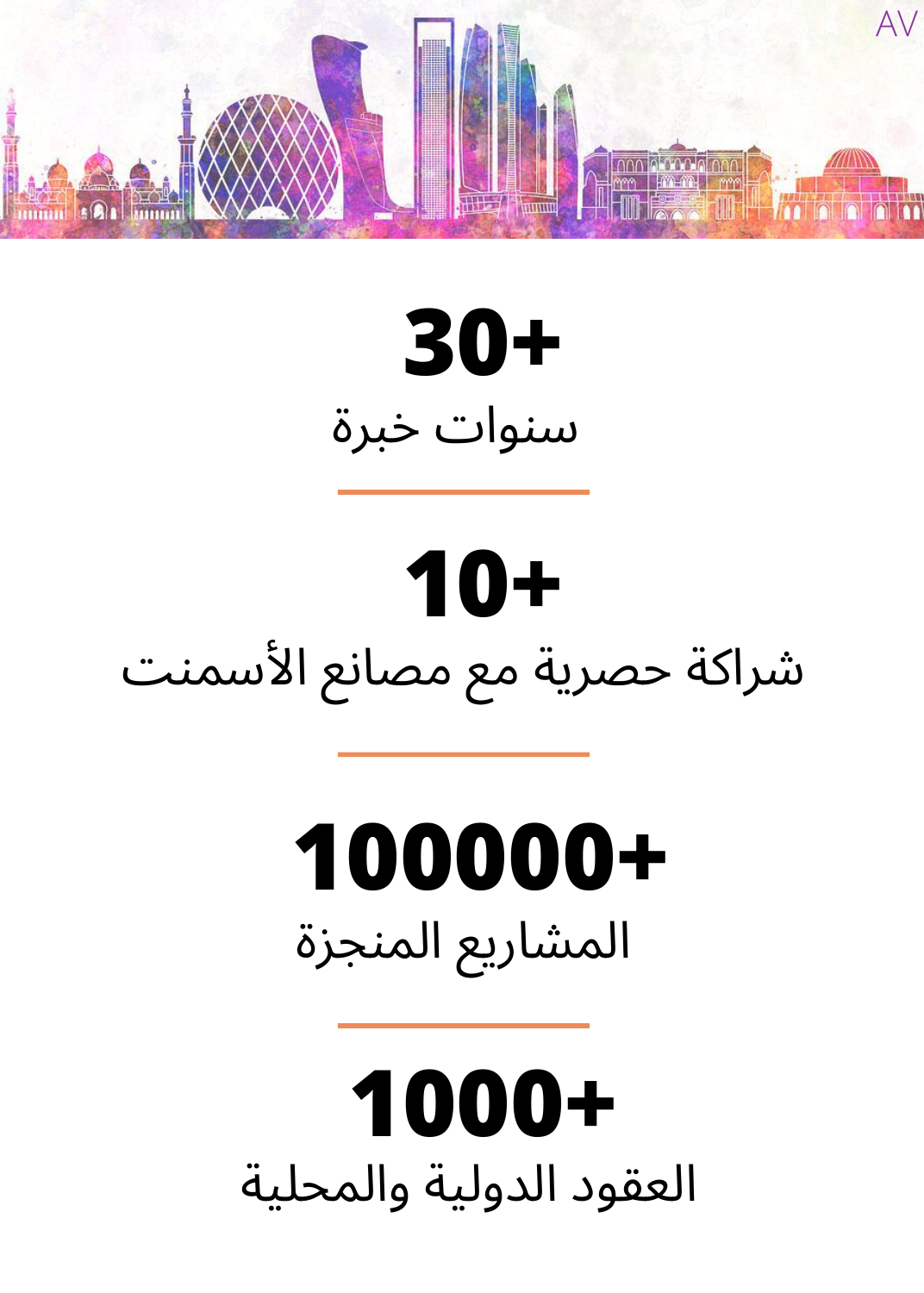

## **Our Proposition**

We combine broad experience in trading with building materials and cement expertise to provide industrial solutions.

We are customer and supplier focused.

We deliver. **Consistently, Reliably, Competitively.**







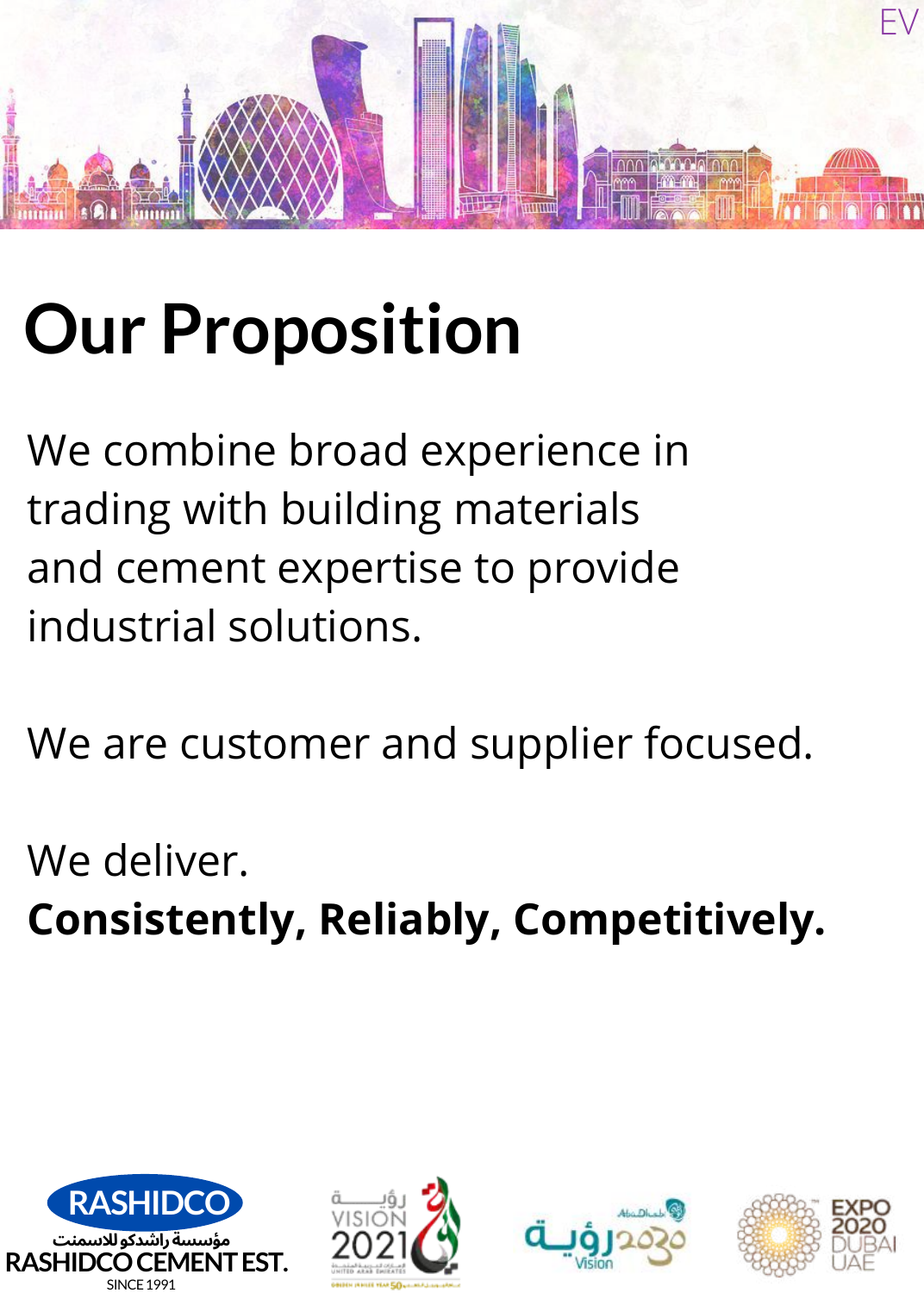

اقتراحنا

نحن نجمع بين الخبرة الواسعة في التجارة مع مواد البناء وتدعيم الخبرة لتقديم .الحلول الصناعية

.نحن العملاء والموردين تركز

.نحن نقدم **.باستمرار وموثوق وتنافسية**







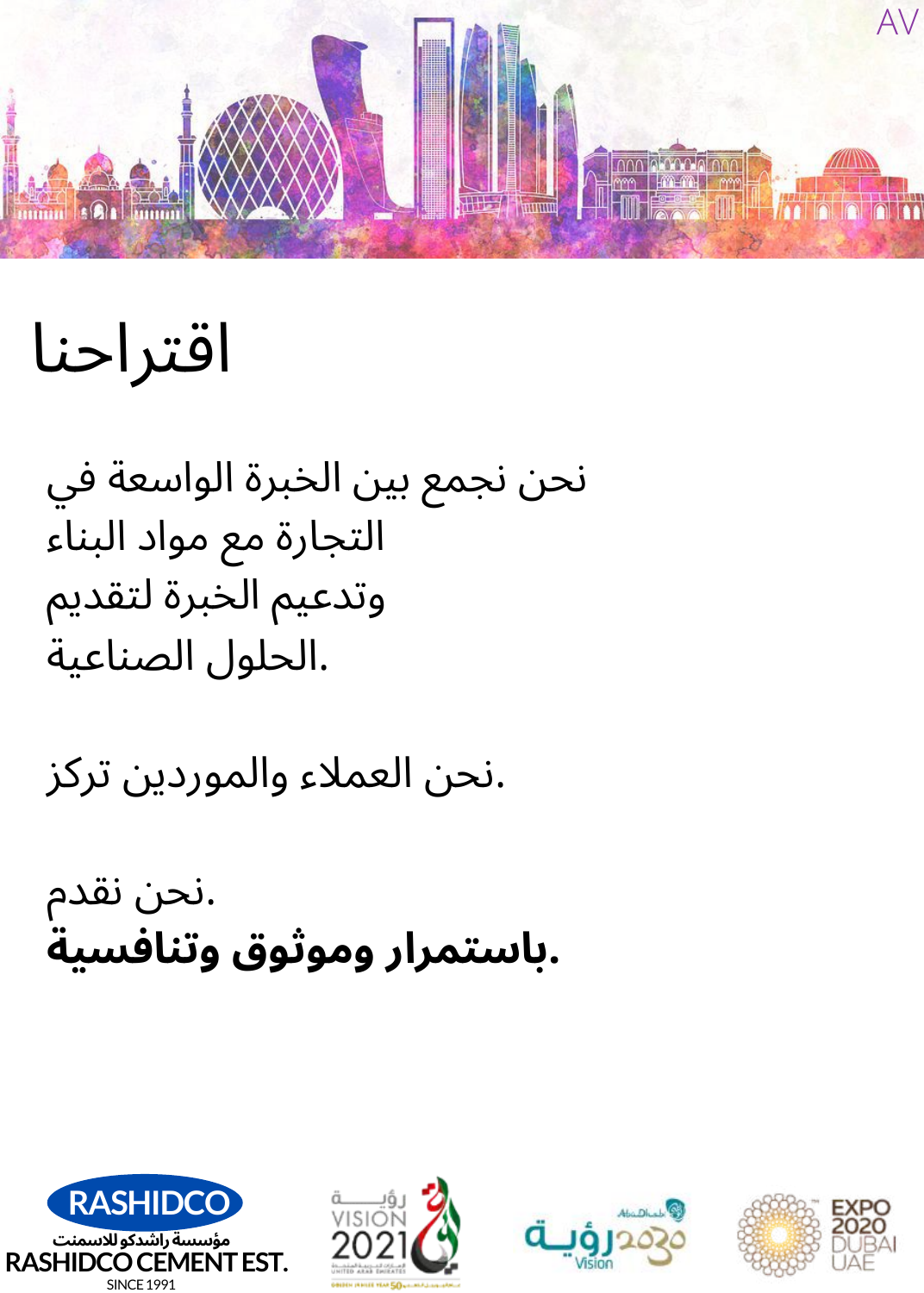



#### **Customer Segment**

We enjoy **strong** and **lasting** contractual relationship with our reputed clients undertaking major Industrial, Defense , Hospitals, Hotels , Airports, Leisure Parks , Refineries, Processing Plants, Oil & Gas, Commercial and Residential Projects in the United Arab Emirates.

#### **A United Passion**

Our experienced team perform their job with care so that your business interests are achieved. The team is capable to obtain additional technical support from our partners and are confident in exceeding your expectations.

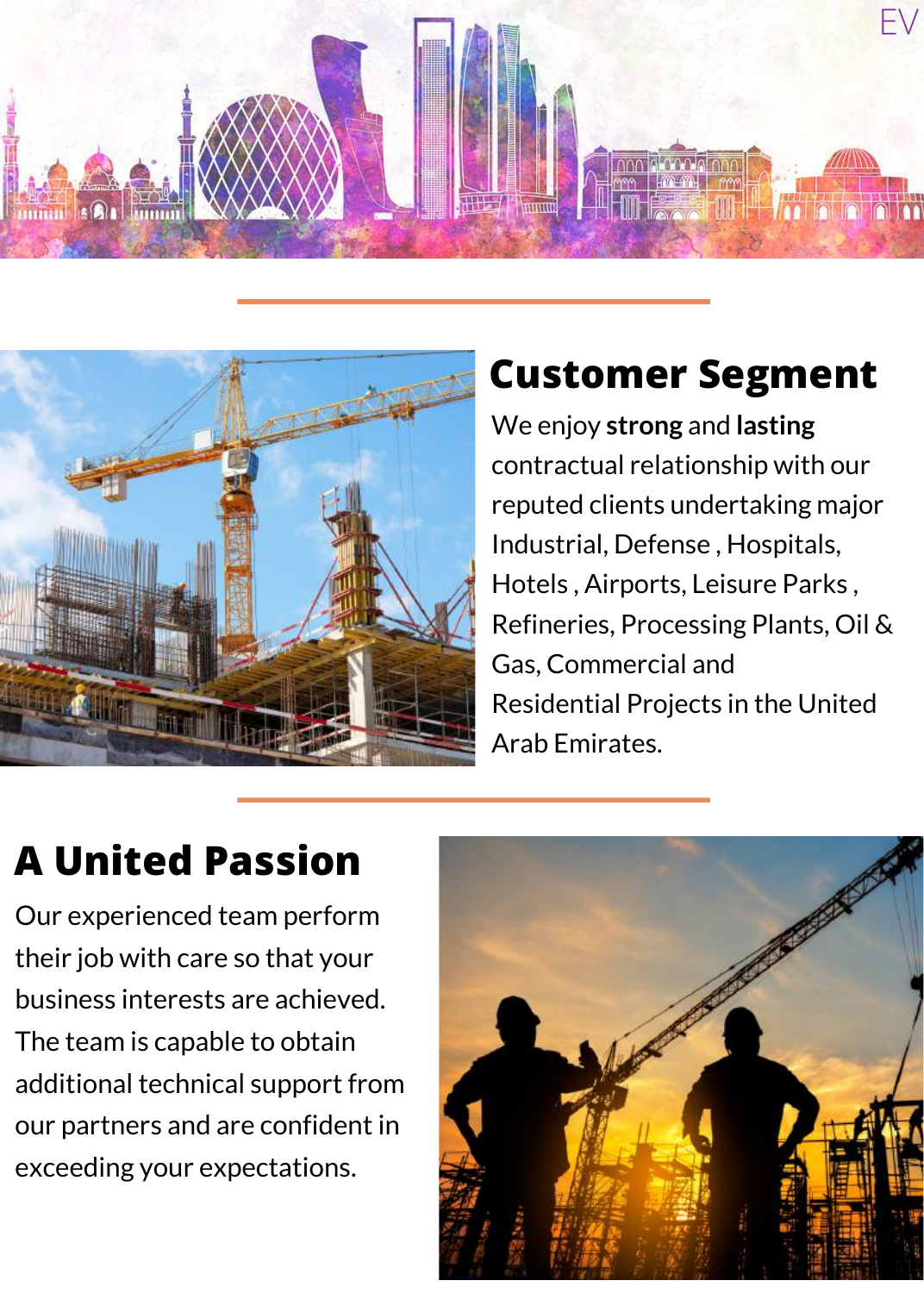



#### **شريحة من العملاء**

نتمتع بعلاقة تعاقدية قوية ودائمة مع عملائنا المشهورين الذين يتولون كبرى الصناعات ، الدفاع ، المستشفيات ، الفنادق ، المطارات ، الحدائق الترفيهية ، المصافي ، مصانع المعالجة ، النفط والغاز ، المشاريع التجارية والسكنية في .الإمارات العربية المتحدة

**شغف متحد**

يقوم فريقنا ذو الخبرة بعملهم بعناية حتى تتحقق اهتمامات عملك. الفريق قادر على الحصول على دعم فني إضافي من .شركائنا وهو واثق من تجاوز توقعاتك

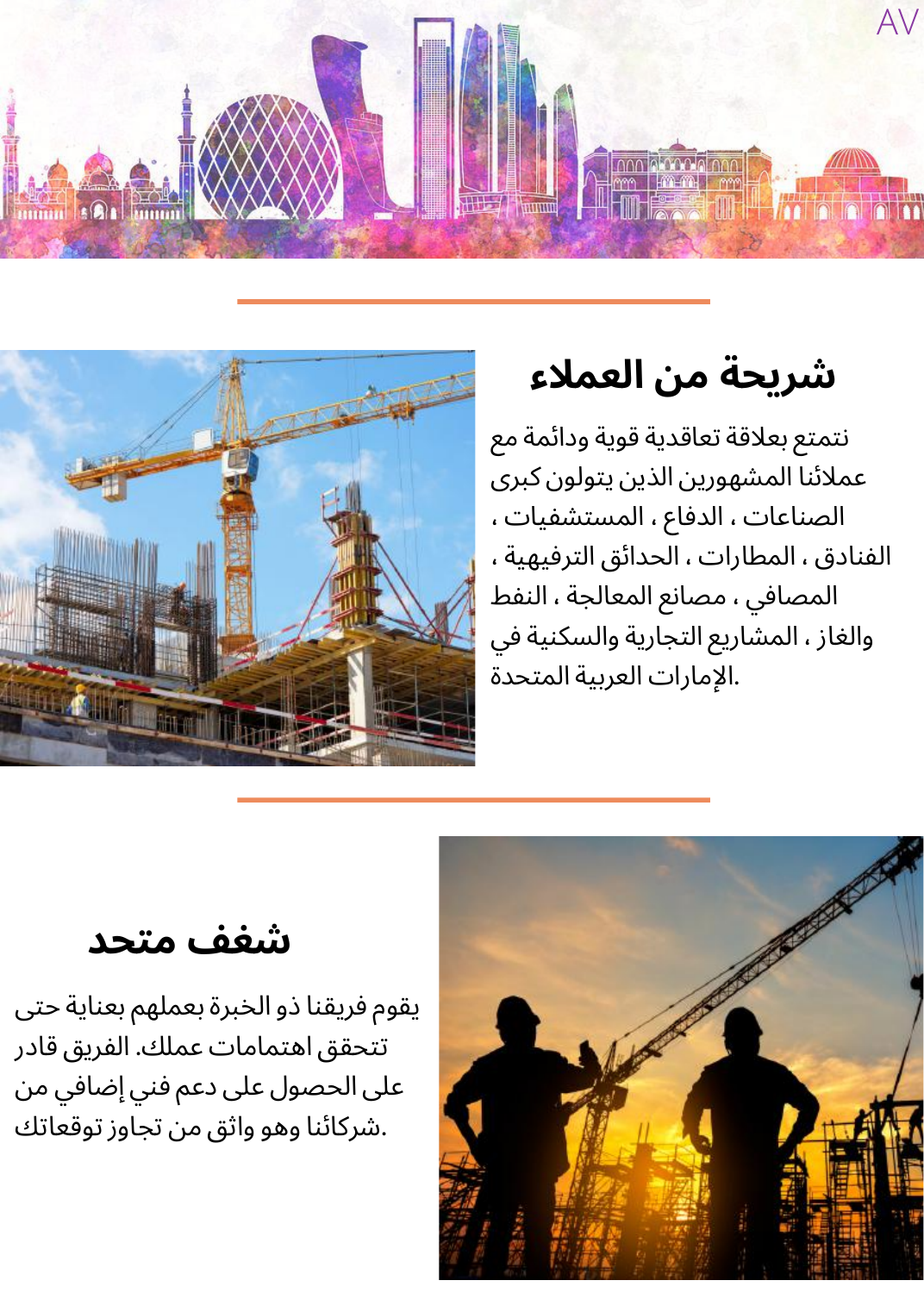



#### **Always On Time**

Delivery is one of our strong attributes, our dedicated team is able to deliver our products to your sites in a fast, prompt, and professional manner.

**Wherever you are, whether day or night our team is ready to assist you.**

#### **Pioneering the Skyline**

RCE has a strong market presence and strives to maintain a close and long term relationship with its customers. RCE products are widely accepted across all industry verticals.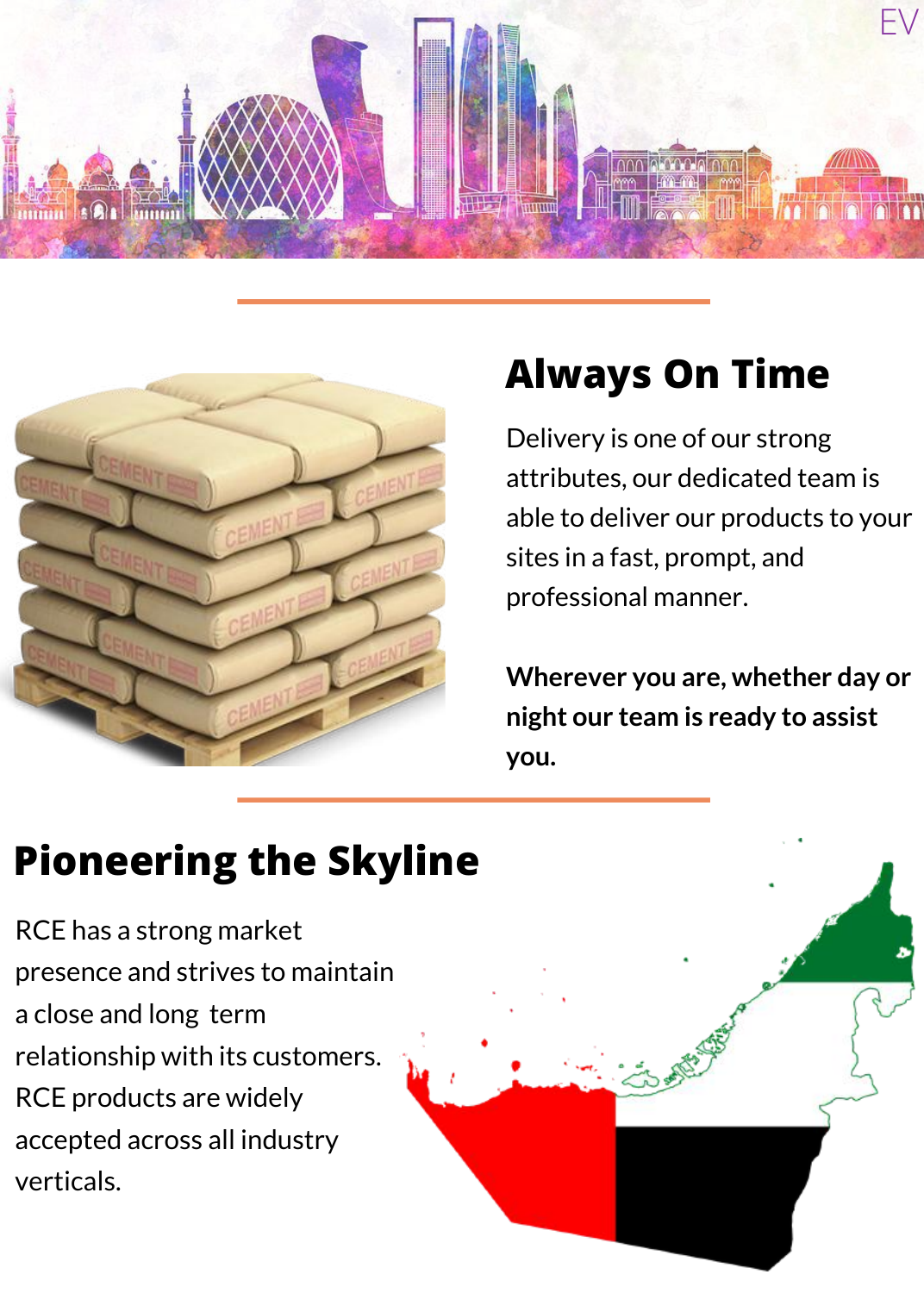



**في الوقت المحدد**

يُعد التسليم إحدى سماتنا القوية ، ففريقنا المتفاني قادر على توصيل منتجاتنا إلى .مواقعك بطريقة سريعة وفورية ومهنية

**أينما كنت ،سواء كان النهار أو الليل ، فإن .فريقنا جاهز لمساعدتك**

**ريادة الأفق**

بحضور قوي في السوق RCE تتمتع وتسعى جاهدة للحفاظ على علاقة .وثيقة وطويلة الأمد مع عملائها مقبولة على نطاق RCE منتجات .واسع في جميع قطاعات الصناعة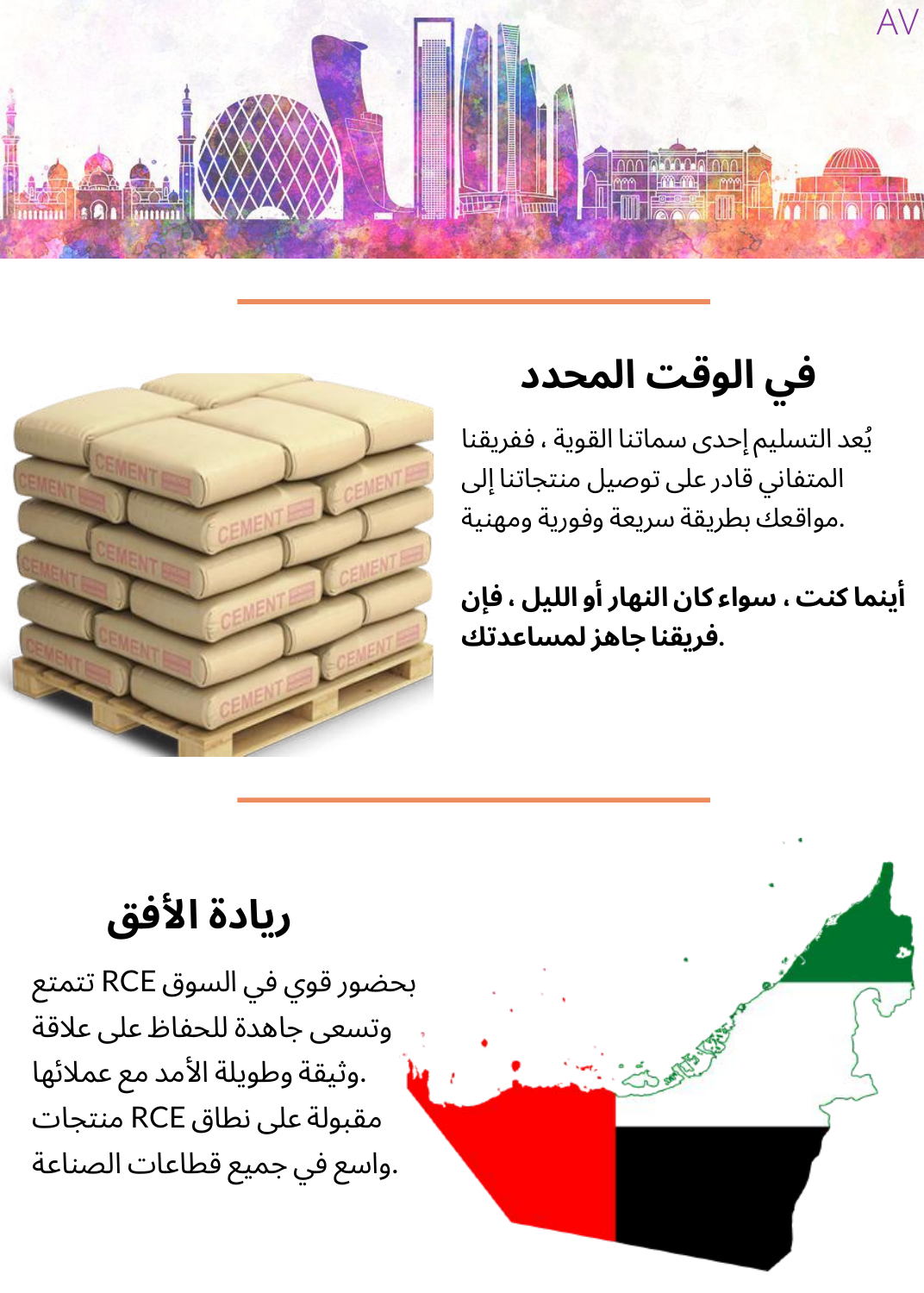

### **Our Partners**

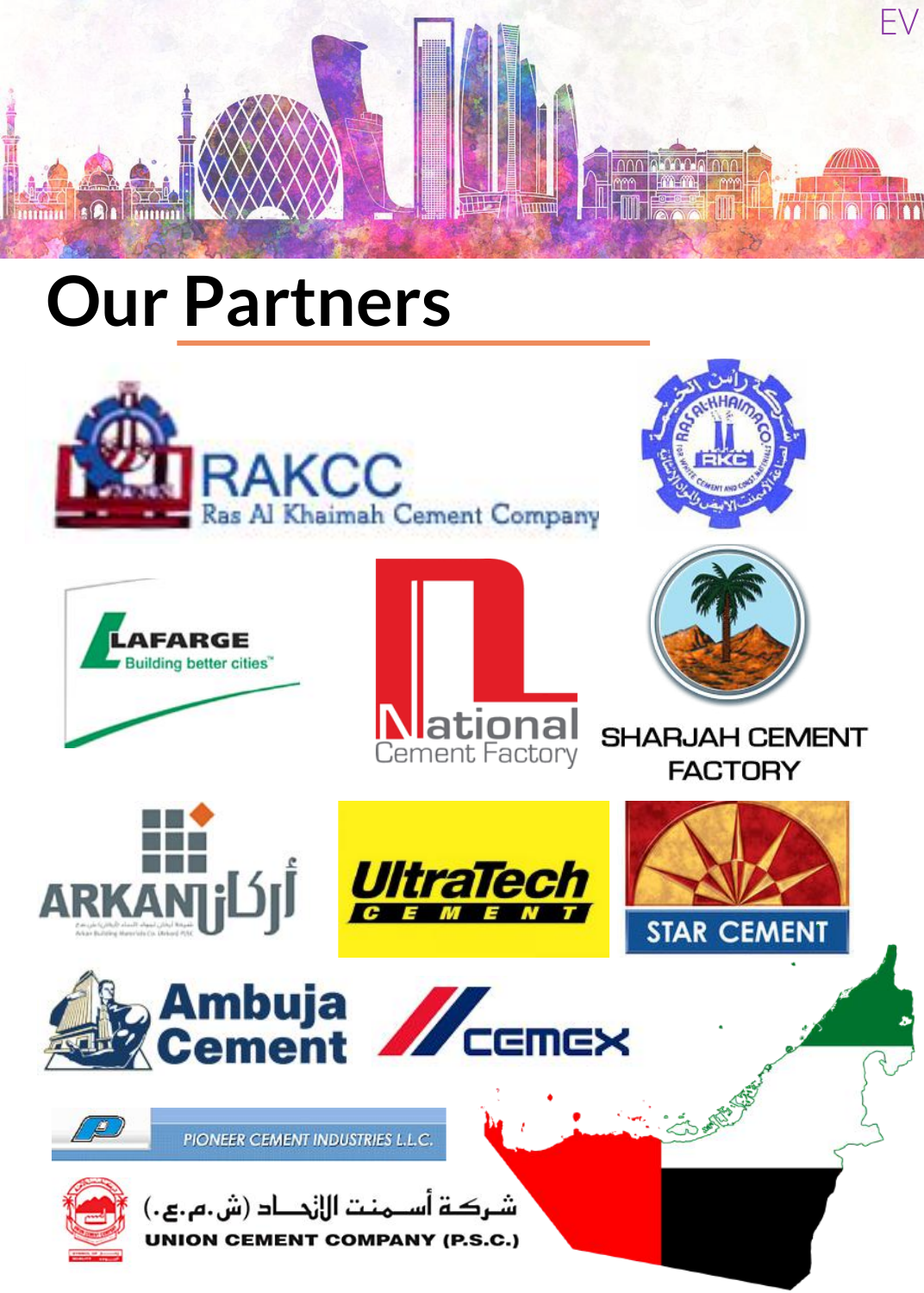

شركائنا









ـركــة أســـمـنـت اللزحـــاد (ش.م.بح.) **UNION CEMENT COMPANY (P.S.C.)**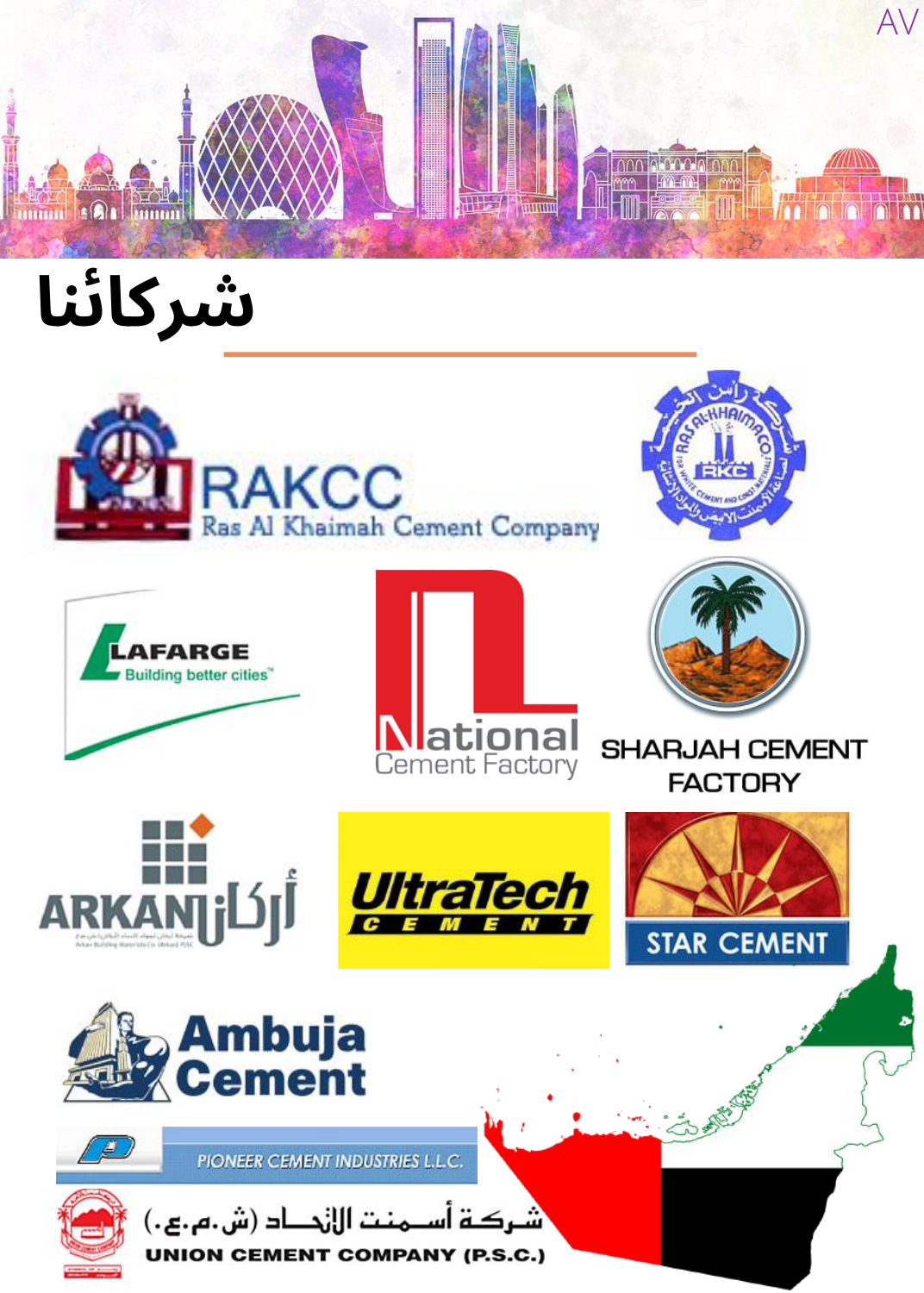

## **Our Portfolio**

# **50 kg Bag Jumbo Bags 1.5 MT Bulk Cement**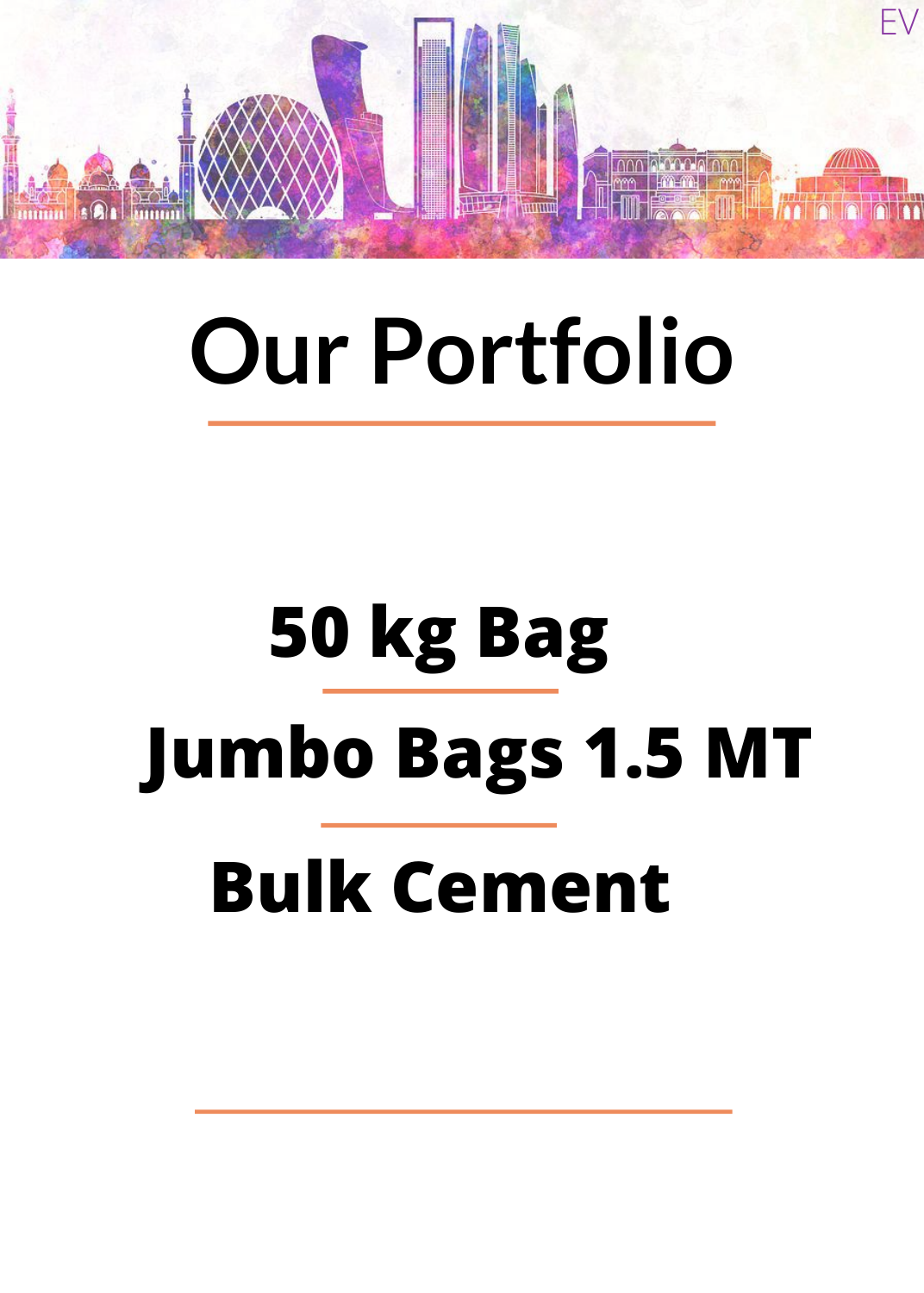

# **لدينا محفظة**

# **50 kg Bag Jumbo Bags 1.5 MT Bulk Cement**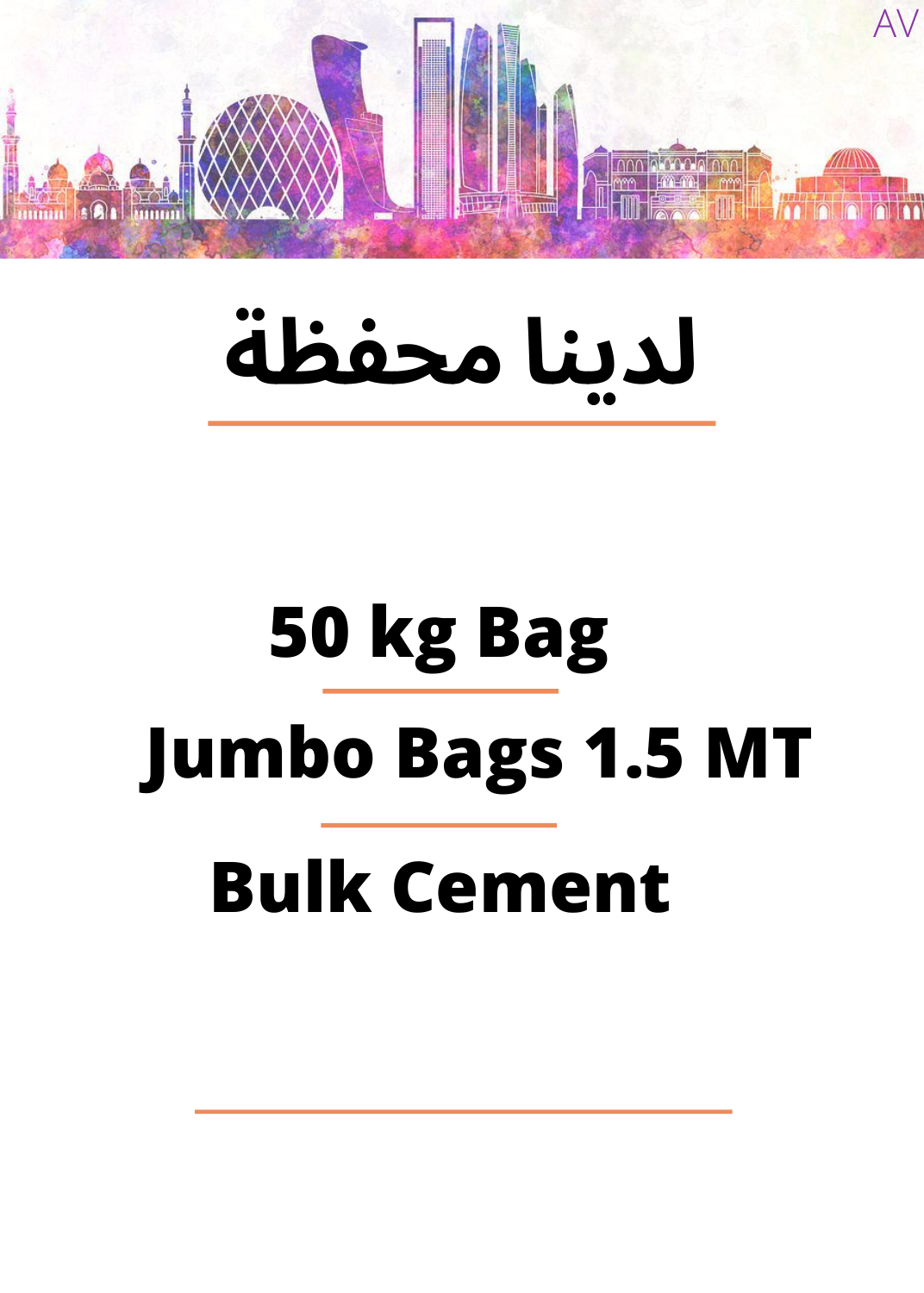

- Ordinary Portland Cement (OPC)
- Portland Limestone Cement (PLC)
- Moderate Sulphate Resistant Cement (MSRC)
- Sulphate Resistant Cement (SRC)
- Oil Well Cement Class G & B
- Ground Granulated Blast Furnace Slag (GGBFS)
- Power Crete Cement ( 70% OPC & 30% Flyash )
- White Cement
- Gypsum Powder
- Masonry Cement
- Alccofine Cement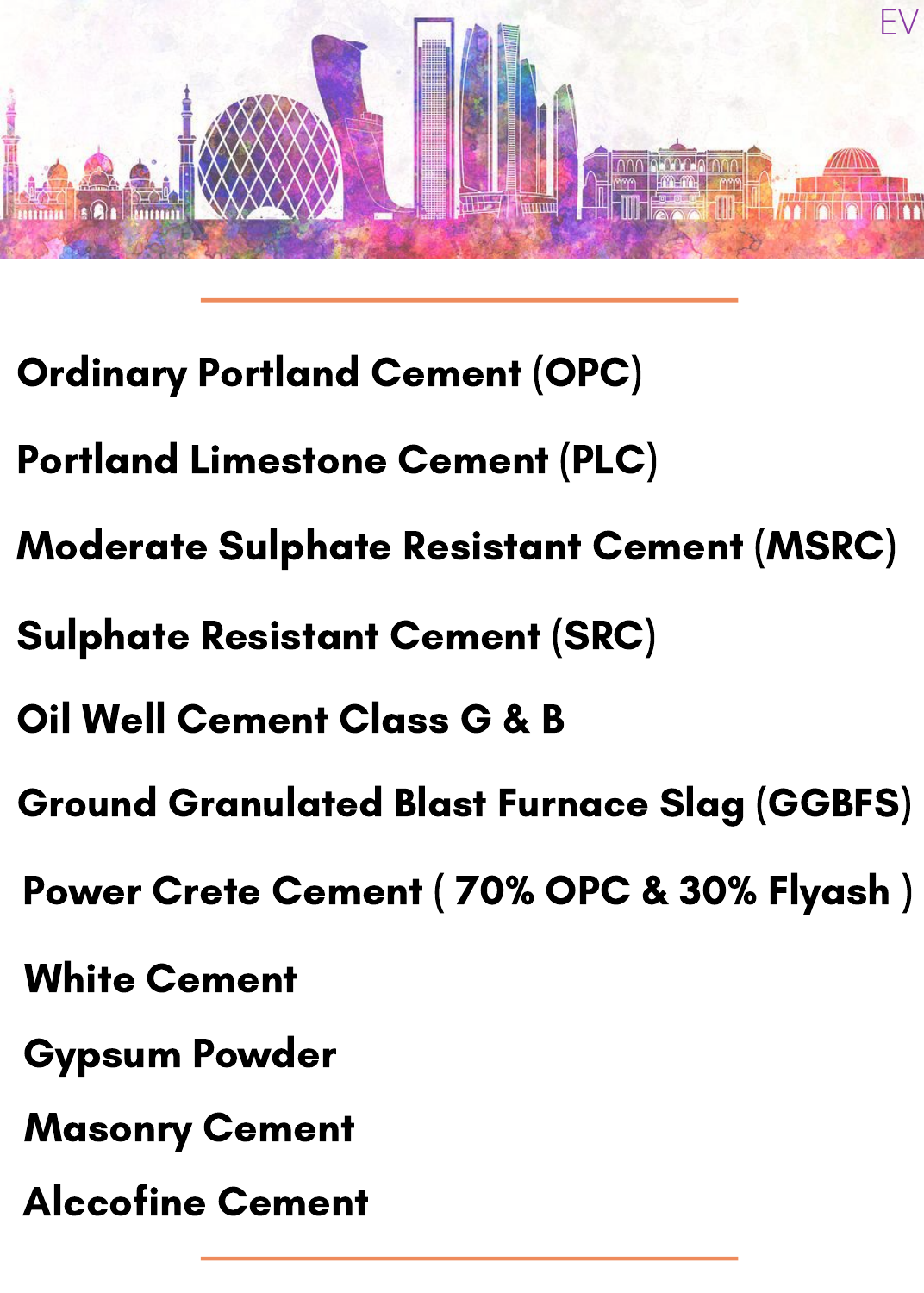

#### **Alccofine Cement**



Alccofine products has been used on metro rail projects, dam projects, roads, fly overs, bridges and iconic structures across the world.

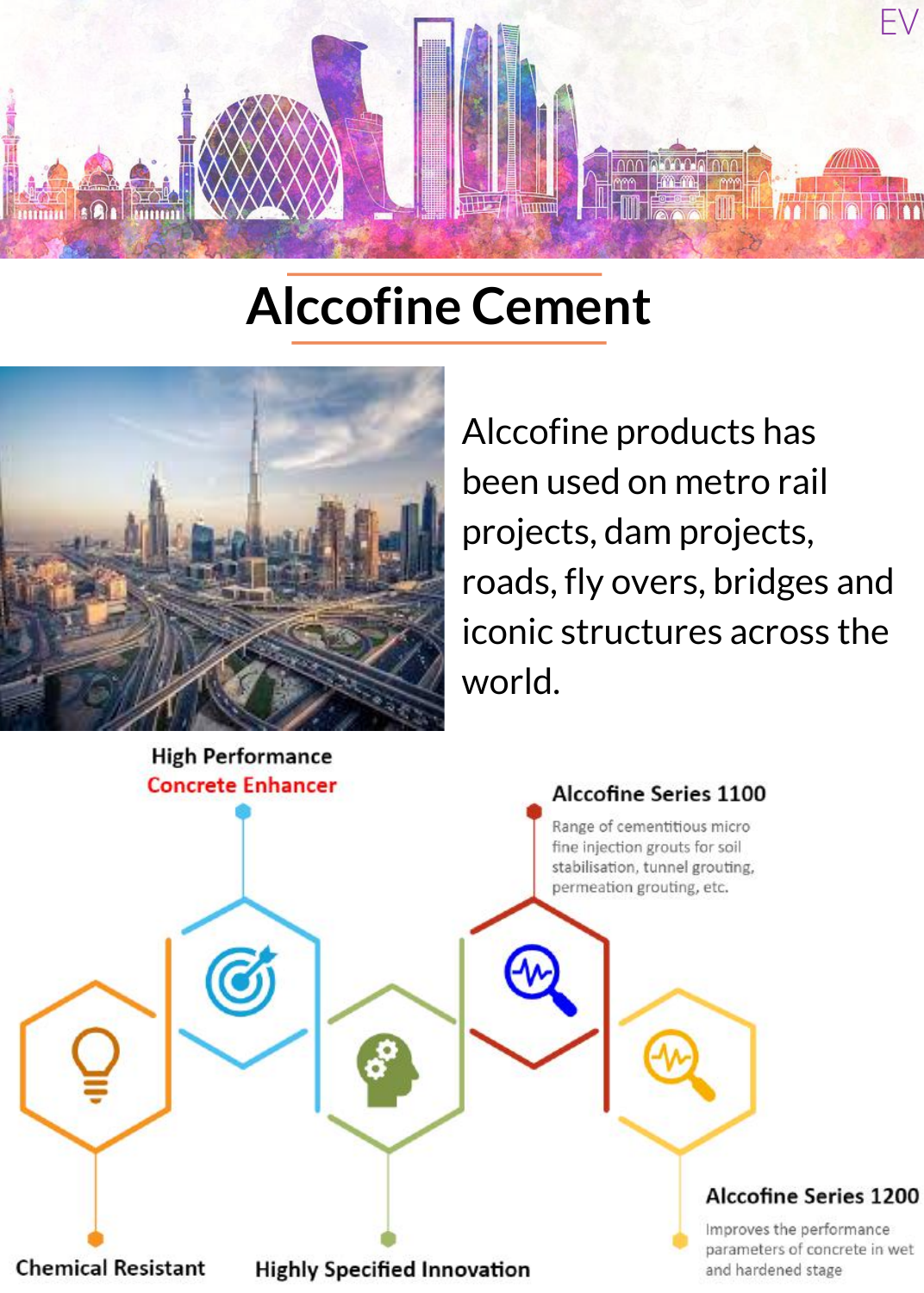

Ayamad gall Ghanachill <sub>97</sub> (4,3,21)<br>And Dealer Commercial Engineering Services

Issue Date: 11<sup>th</sup> July 2019

# REGISTRATION CERTIFICATE

We ADCE hereby register the Supplier. Rashideo Cement Est v0001331 **ADCE Registration Number:** With the following Materials:

· Cement [Ras Al Khaimah & Abu Dhabi National]

Registration Review Committee Signature 1

Bascm Ebrahim

Registration Review Committee Signature 2

Rami Khaled

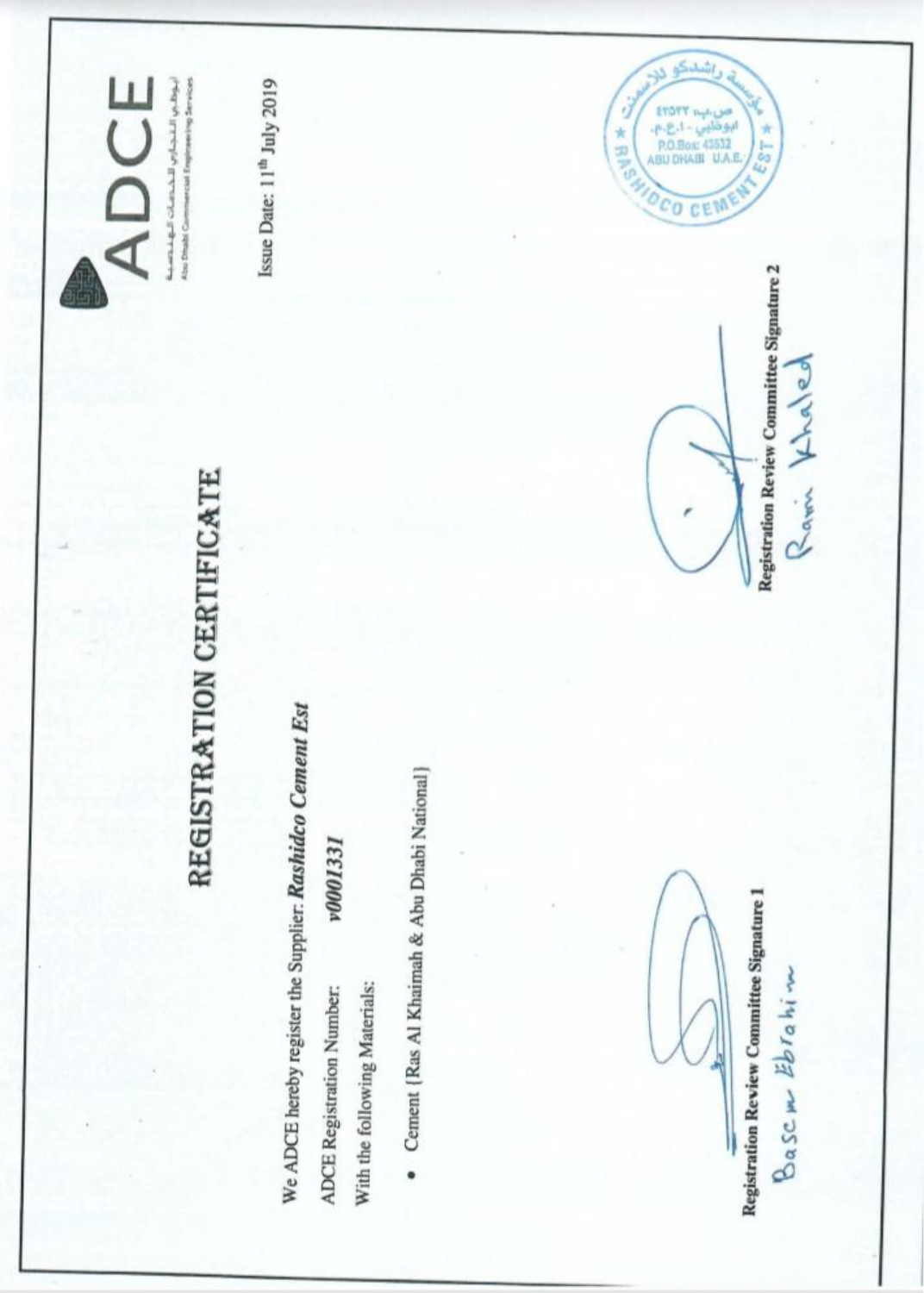مركز أبـ وظــبى الأعــــهـــــــــال

Abu Dhabi Business Center



طرة التتمية الاقتصاصة DEPARTMENT OF ECONOMIC DEVELOPMENT



#### **Commercial License**

| <b>License No</b>                         |                       | CN-1014387 |                      | رقم الرخصة                                              |
|-------------------------------------------|-----------------------|------------|----------------------|---------------------------------------------------------|
| <b>ADCCI No</b>                           | t.                    | 4094       | I.                   | عضوية الغرفة                                            |
| <b>Establishment Card</b><br><b>MOHRE</b> | - 19                  | 30122      | t                    | وزارة الموارد البشرية<br>والتوطين بطاقة العنشاة         |
| <b>Establishment Card</b><br><b>GDRFA</b> | $\ddot{z}$            |            |                      | الثدارة العلمة للاقلعة وشؤون<br>الأهالب - بطاقة المتشاة |
| <b>Legal Form</b>                         | - Establishment       |            | . مؤسسة فردية        | الشكل القانوني                                          |
|                                           |                       |            | زمزسية راشتكر للاستث | الإسم الشهارى                                           |
| <b>Trade Name</b>                         | : RASHIDCO CEMENT EST |            |                      |                                                         |
| <b>Establishment Date</b>                 | $\ddot{ }$            | 13/01/1999 | t                    | تاريخ تأسيس المثشأة                                     |
| <b>Issue Date</b>                         | $\sim$                | 09/07/2020 | 1                    | تاريخ الإصدار                                           |
| <b>Expiry Date</b>                        | $\sim$                | 08/07/2021 | ÷                    | نتاريخ الإنتهاء                                         |

| <b>CONTROL</b>               | <b>STATISTICS</b>           | <b>SUPPLY FAIRS</b>               |                  |
|------------------------------|-----------------------------|-----------------------------------|------------------|
| Role:                        | <b>Nationality</b>          | <b>Owners / Partners</b>          |                  |
| AB                           | الهثنا                      | راحيش جرردهان بهائيا              | 20122195         |
| Owner                        | India                       | RAJESH GORDHAN BHATIA             |                  |
| وكيل خنمات                   | الإمارات العربية المتحنة    | جمعه محمد على القاعي ال على       | 41760830         |
| Sponsor                      | <b>United Arab Emirates</b> | JUMAH MOHAMED ALI ALFUQAEI AL-ALI |                  |
| <b>Commercial Activities</b> |                             |                                   | الأنشطة الشهارية |

**Commercial Activities :** 

- Wholesale of Cement and Gypsum Trading

¥

- Onshore And Offshore Oil And Gas Fields And Facilities Services

**Address** 

( ثم تحصيل رسوم خدمات الدفاع العدلى )

: أبو ظبي - شترع السلام - بناية نعمد سلطان مطر الحلامي.

وتُبقة مضدة وصخرة بتون توقيع أو ختم من دائرة التثمية الأقصبانية - أيواقين. للتطق من صحة البيانات الواردة في الرخصة برجاء زيارة الموقع http://www.ded.abudhabi.ae Approved document issued without signature or stamp by the Department of Economic Development - Abu Dhabi. To verify the license kindly visit http://www.ded.abudhabi.ae

cement.co@hotmail.com **Official Email** اليوريد الإلكتروني الرسمي :  $\mathcal{L}$ **Official Mobile**  $\sim$ 971506417497 رقم التواصل الرسمى وزارة السداخشب القيساءة العنامسة للسماسية للمقاسي غرفــة أبوظبب



- تجارة الأسفت والجس - بالجلة

العقوان

- خدمات حقول ومنشأت النفط والغاز البرية والبحرية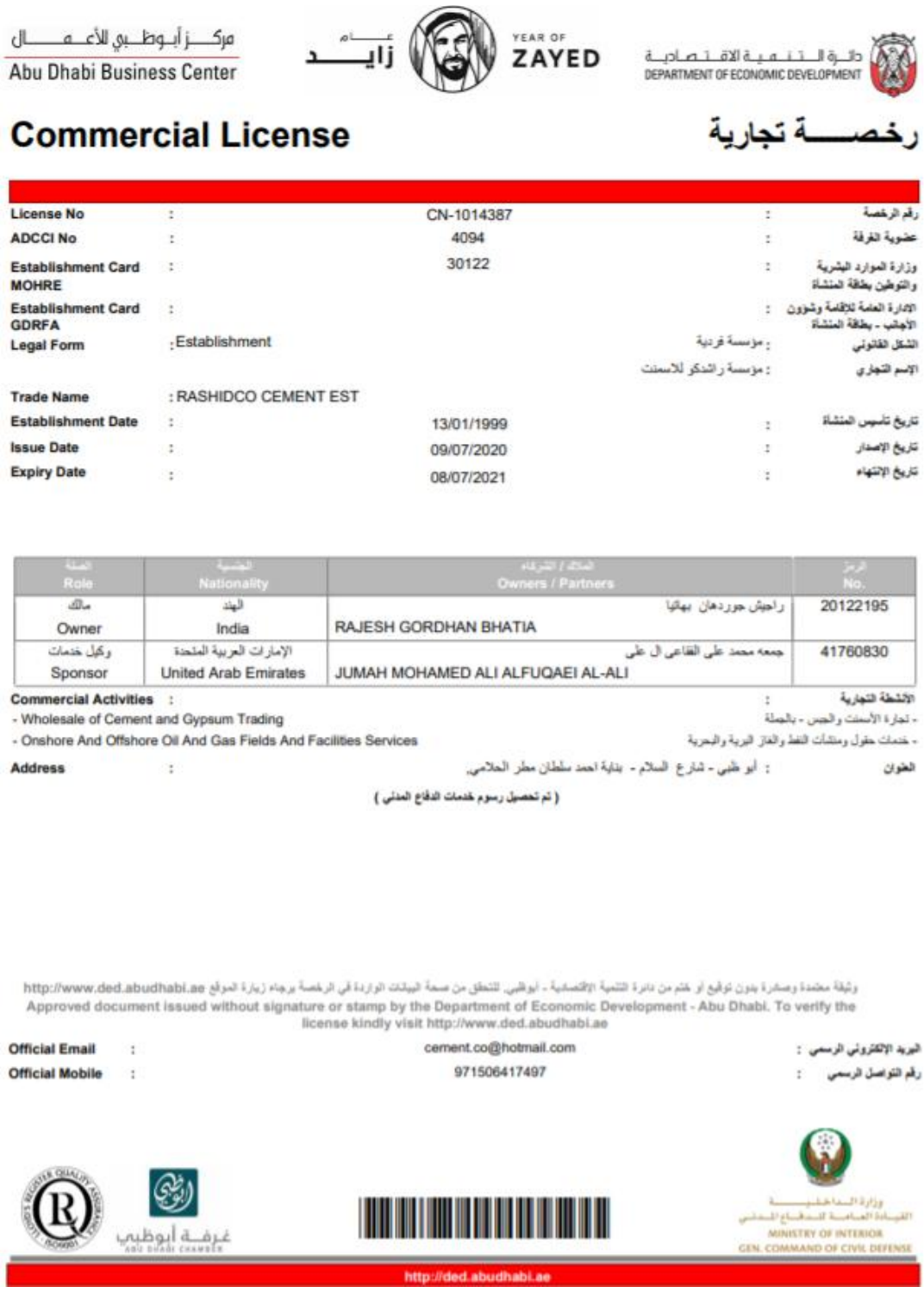



#### شهادة تسجيل لضريبة القيمة المضافة في الامارات العربية المتحدة Certificate of Tax Group Registration in the United Arab Emirates

تشهد الهيئة الاتحادية للضرائب أن الجهة التالية مسجلة لضريبة القيمة " The Federal Tax Authority certifies the formation of the below المضافة في الامارات العربية المتحدة Tax Group in the UAE

| <b>Tax Registration Number</b> |                                     | 100269872600003                                                    | رقم التسجيل الضربيعي                             |
|--------------------------------|-------------------------------------|--------------------------------------------------------------------|--------------------------------------------------|
|                                | <b>Effective Registration Date</b>  | 01/01/2018                                                         | تاريخ التسحيل الفعلى                             |
| Full Arabic legal name         |                                     | مؤسسة راشدكوللاسمنت                                                | الاسم القانوني الكامل باللغة العربية             |
| Full English legal name        |                                     | RASHIDCO CEMENT EST                                                | الاسم القانوني الكامل باللغة الانجليزية          |
| Registered address             |                                     | N/A.                                                               | العنوان المسجل                                   |
|                                | Other members of the Group          |                                                                    |                                                  |
| No.                            | Name (English)                      |                                                                    | Name (Arabic)                                    |
| $\mathbf{1}$                   | The Pearl Trading FZC               |                                                                    | ذابیرل تریدینغ ش م ح                             |
| First VAT return period        |                                     | 1 Jan 2018 - 31 Mar 2018 and quarterly<br>thereafter               | فترة أول إقرار لضربية القيمة المضافة             |
| First VAT return due date      |                                     | 28th day following the end of the VAT return<br>period             | تاريخ استحقاق أول إقرار لصربية القيمة<br>المضافة |
|                                | Start and end dates of Tax periods: | 1 Apr to 30 Jun, 1 Jul to 30 Sep, 1 Oct to 31 Dec, 1 Jan to 31 Mar |                                                  |

يرجى التأكد من صحة تفاصيل الشهادة. يجب إبلاغ الهيئة الاتحادية للضرائب في حال تغيير الاسس التي حصلت فيها على رقم التسجيل الضربيب الخاص بك.

Please ensure that the details on this certificate are correct. You must inform the Federal Tax Authority of any change on the basis of which you obtained your Tax Registration Number as a Tax Group.



**Issuing Date:** 

20/12/2017

تاريخ الإصدار

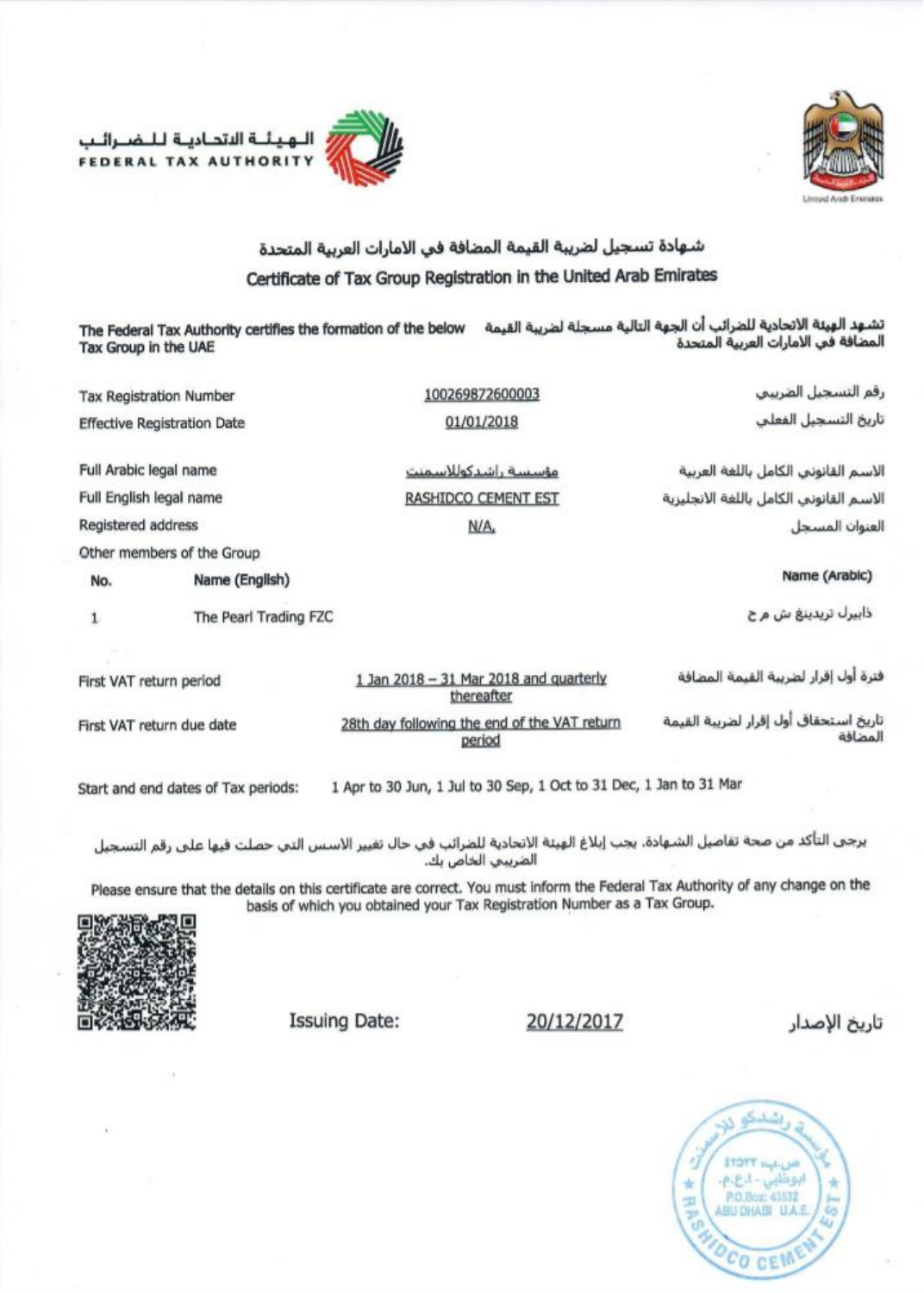